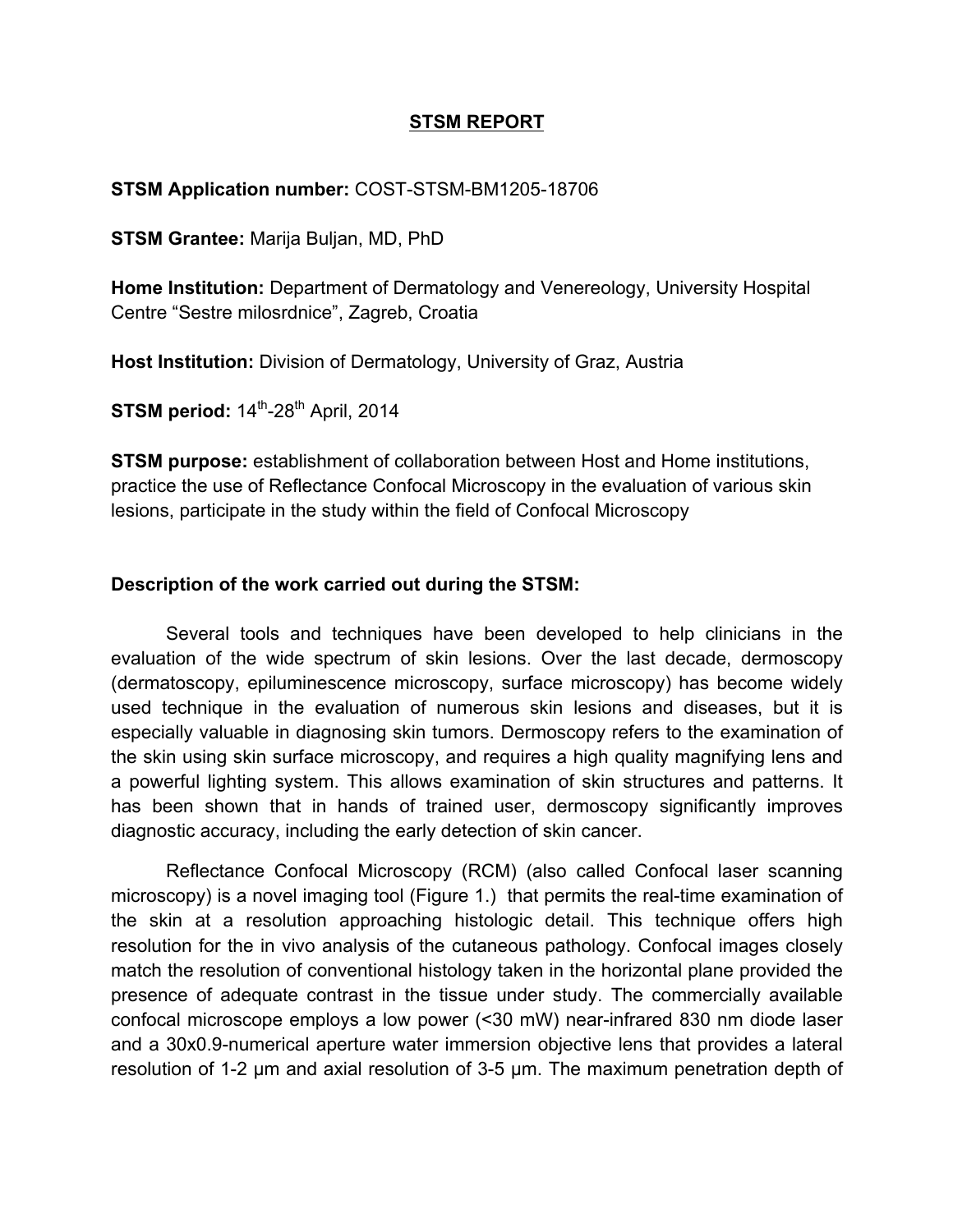the confocal microscope is about 150-350 µm, allowing imaging from the surface of the skin to the papillary or upper reticular dermis (Figure 2).



Figure 1. Confocal laser scanning microscope (VivaScope® 1500)



Figure 2. Reflectance Confocal Microscopy technology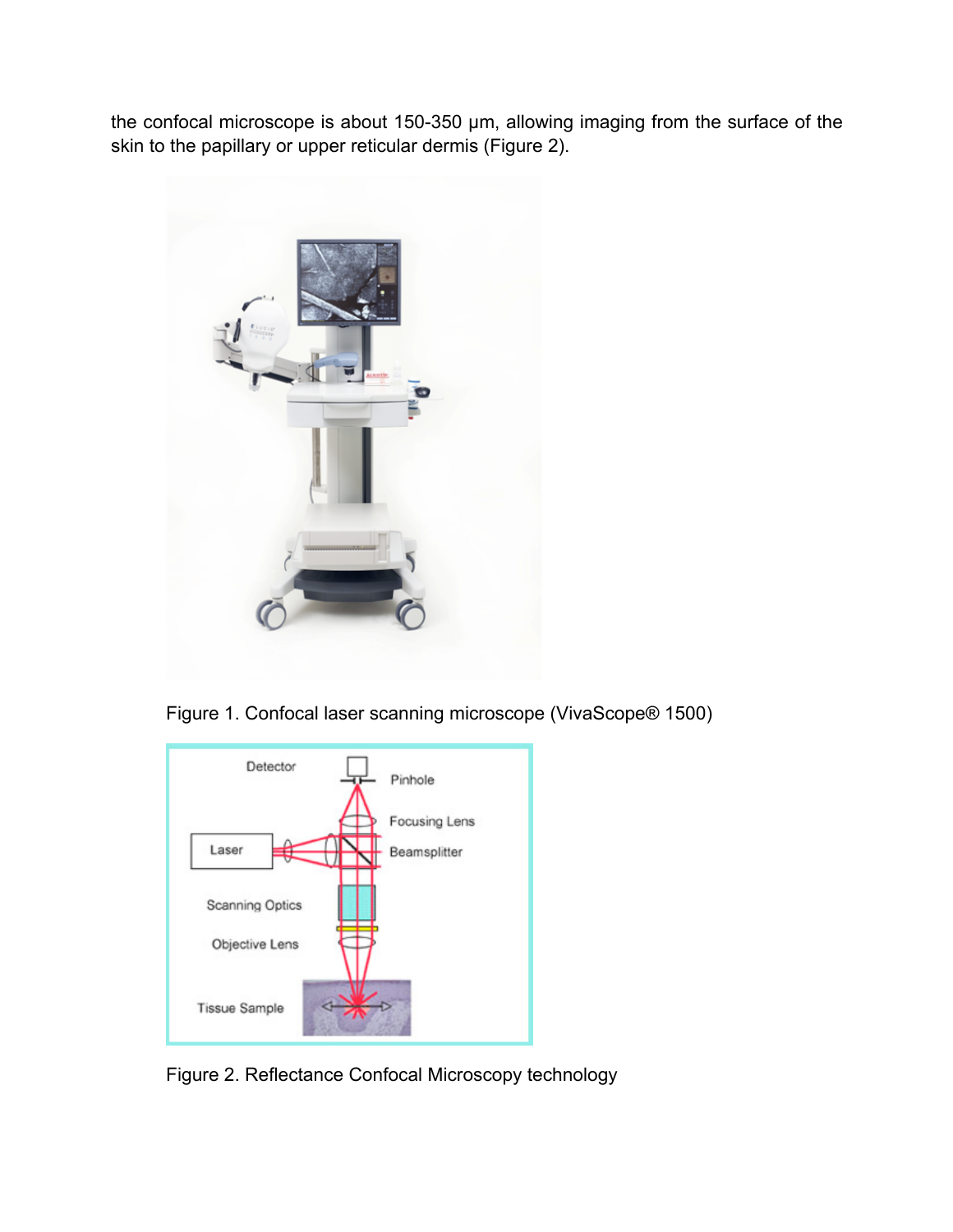The principle of *in vivo* confocal laser scanning microscopy consists of a coherent light of a laser that emits near infrared (700/2500 nm), projected through a lens system on a skin area. The point source of light, the illuminated spot in the sample, and the pinhole aperture lie in optically conjugate focal planes – hence the name "confocal." The reflected light is caught through an objective and then analyzed. The images obtained through this method have a similar resolution to that of classic microscopy, but they are black and white, horizontal, and parallel with the surface of the skin. In the reflectance mode, the skin imaging is based on different reflection indices of the micro anatomical structures and individual cells. This gives the image its natural contrast. The varying reflection of the laser light is collected through a small aperture and optically conjugates on focal planes (confocal planes), which are analyzed and consecutively transformed into a digital image with different levels of gray. RCM applications in dermatooncology represent an important research area, including improvement of diagnostic accuracy, improved assessment of dermatoscopic-histologic correlation, *in vivo* biopsy site selection, response control of conservative therapies and surgical margin assessment (including Mohs' micrographic surgery).

**During this Short Term Scientific Mission, the applicant (dr. Marija Buljan) joined the experts from the Division of Dermatology, University of Graz professor Iris Zalaudek and her co-workers during their everyday clinical practice and participated in the evaluation of skin lesions implementing dermoscopy and RCM. During her mission, the Applicant and Host also initiated a close scientific collaboration including a project on genetical analysis of recurrent melanocytic skin tumors and preparation of a manuscript on Kaposi sarcoma with lymphnode involvement, which will be soon submitted for peer review.** 

**The applicant also participated in conducting a study in the field of RCM where Lichen sclerosus lesions in genital region were analyzed clinically, dermatoscopically and with RCM**. Lichen sclerosus is a chronic disorder of the skin and mucosal surfaces, and is most commonly seen on the female genital skin, most commonly in elderly women. It also occurs on other areas of the body. Currently, ultrapotent topical corticosteroids are the medical treatment of choice. Other treatments that have been utilized for this condition include testosterone, progesterone, tacrolimus, surgery, and phototherapy. Surgery should be reserved for symptomatic patients who fail to respond to multiple medical treatments. **The risk of developing squamous cell carcinoma of the vulva approaches 5% in women with vulvar lichen sclerosus, and therefore close surveillance by the healthcare provider and patient is needed.**

**The aim of this study was to analyze and define criteria in confocal imaging of genital lichen sclerosus, and to evaluate the ability of RCM to detect possible early stage of malignant transformation (into squamous cell carcinoma) within the genital lichen sclerosus.**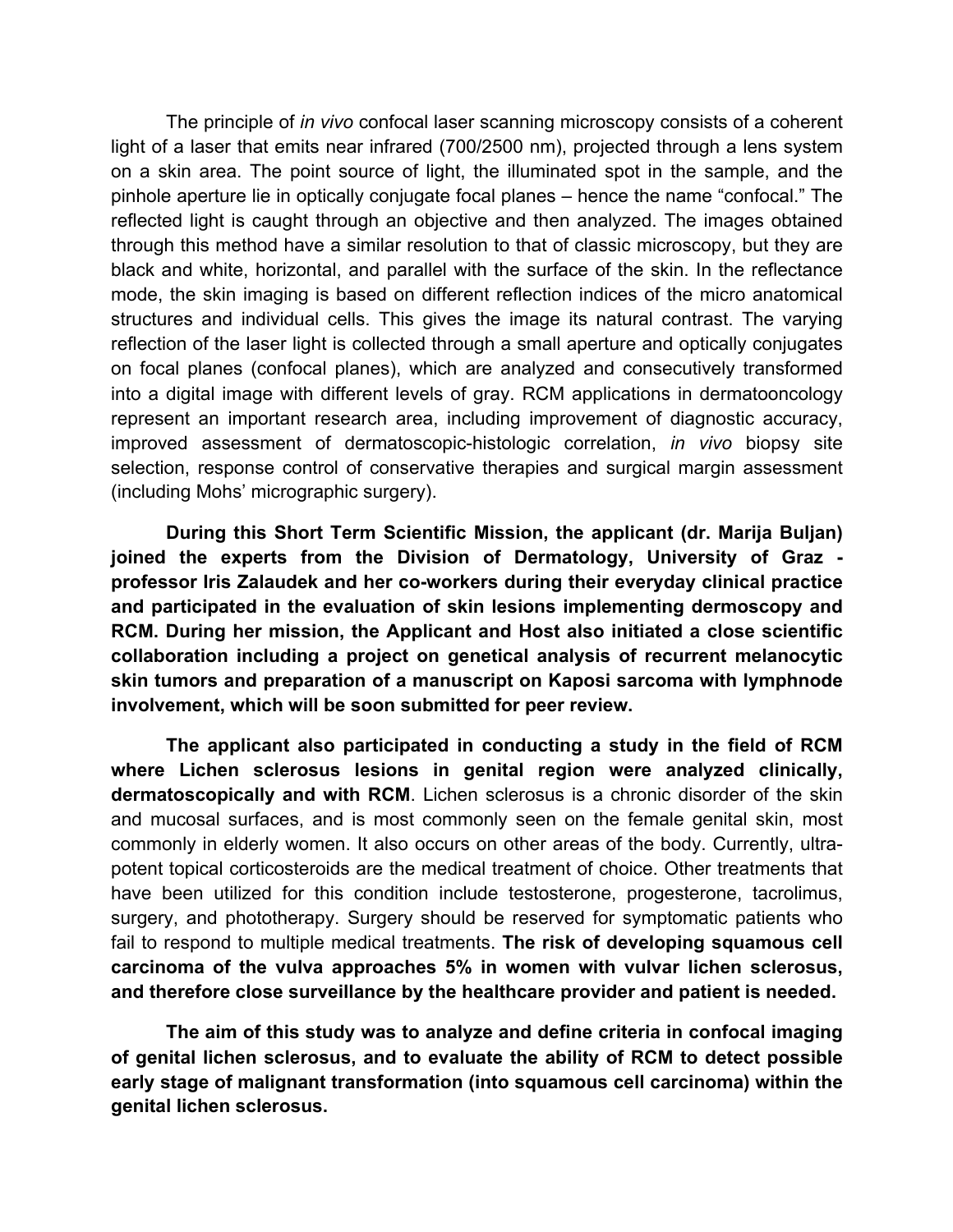**Patients (No12) were assessed by clinical, histological, dermoscopical and RCM findings. All lesions were confocally imaged with the Vicascope 1500. Images (clinical, dermoscopical and confocal) were evaluated by two dermatologist.** 

**Description of the main results obtained:**

**The data resulting from the performed extensive (cinical, dermoscopical and confocal) image evaluation procedure are still being analyzed. However, preliminary results indicate that RCM may help to avoid biopsies at sensitive sites like genital region, and may also be helpful in the early detection of possible squamous cell carcinoma development within the LS lesion. Confocal microscopy, as a non-invasive technology therefore could open new diagnostic possibilities in the routine practice guiding the clinician towards an accurate diagnosis before surgical procedures.**

# **Mutual benefits for the Home and Host institutions:**

This scientific visit is aimed at fostering collaboration and sharing research ideas. During the time of STSM many ideas for future joint clinical research within the field of dermatooncology and dermoscopy and RCM were discussed which could result in joint publications or conference presentation.

# **Future collaboration with the Host institution:**

Future collaboration between both institutions is expected to continue, especially in the field of dermatooncology, dermoscopy and confocal microscopy.

# **Foreseen journal publications or conference presentations expected to result from the STSM (if applicable):**

Writing a manuscript "A case report on classic Kaposi sarcoma with secondary lymphnode involvement and a short review of literature" is almost finished and is soon to be submitted for the review in the journal "Dermatology Practical and Conceptual"

Also, the results of the analysis/evaluation of confocal microscopy images in genital lichen sclerosus will be published in the (original scientific study) article which is planned in near future.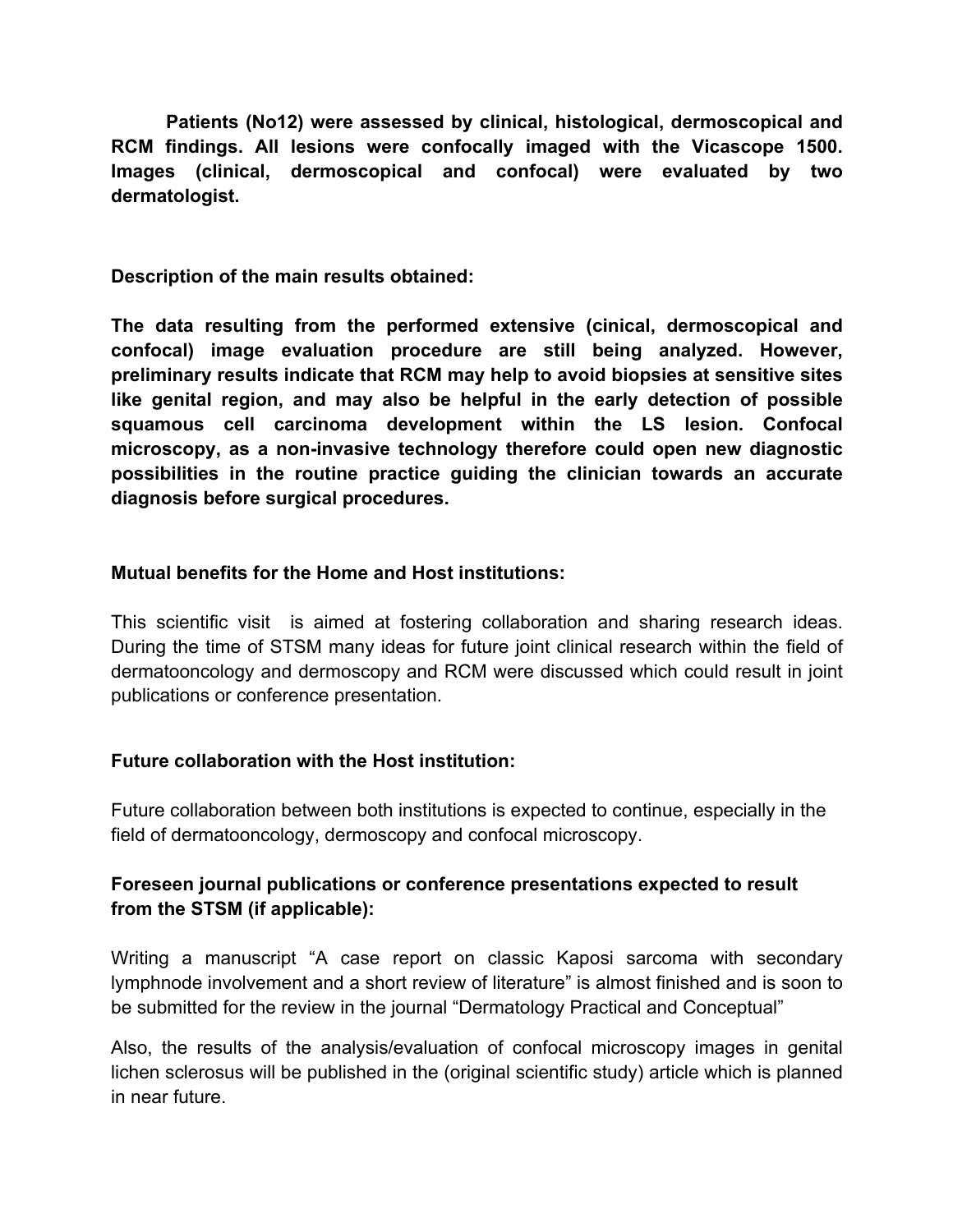## **STSM outcome form**

| <b>STSM</b><br>application<br>number | Home<br>institution &<br>country                                                                                                                  | <b>Host</b><br>institution &<br>country                       | <b>BM1205</b><br><b>WG</b> | Objective of the<br>collaboration                                                                                                | <b>Results of the</b><br>collaboration                                               |
|--------------------------------------|---------------------------------------------------------------------------------------------------------------------------------------------------|---------------------------------------------------------------|----------------------------|----------------------------------------------------------------------------------------------------------------------------------|--------------------------------------------------------------------------------------|
| COST-STSM-<br>BM1205-18706           | Department of<br>Dermatology<br>and<br>venereology,<br><b>University</b><br><b>Hospital Centre</b><br>"Sestre<br>milosrdnice",<br>Zagreb, Croatia | Division of<br>Dermatology,<br>University of<br>Graz, Austria | WG4                        | Use of Confocal<br>Reflectance<br>Microscopy in<br>the evaluation of<br>skin lesions<br>(genital lichen<br>sclerosus<br>lesions) | Planned<br>research<br>publication<br>Preparation of<br>other joined<br>publications |

## **Confirmation by the host institution of the successful execution of the STSM:**

I acknowledge that the described Short Term Scientific Mission was successfully carried out in the conditions here specified. We established good collaboration with the applicant and I believe that in future this will lead to joint work/publishing.

Graz, Austria, May 5<sup>th</sup>, 2014

Iris Zalaudek

………

Prof. Iris Zalaudek Division of Dermatology University of Graz, Austria